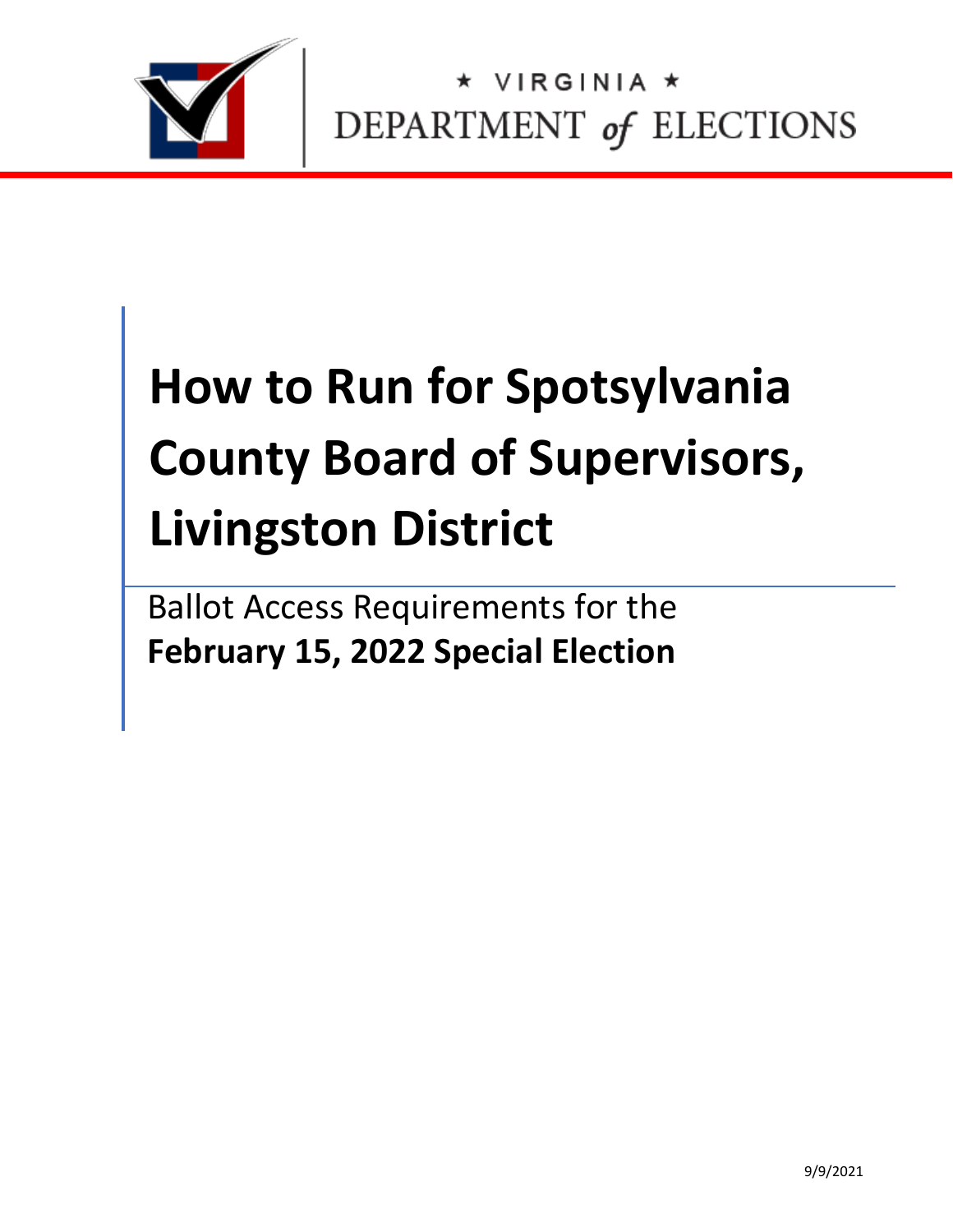## **Definitions and Key Icons**

**Political party** – an organization that, at either of the two preceding statewide general elections, received at least 10 percent of the total vote cast for any statewide office filled in that election (currently only Democratic and Republican)

**Non-primary party candidate** – an individual who is seeking the nomination of a political party by a means other than a primary; speak with the party

**Independent** – an individual who is seeking to run in a General Election without the nomination from the Republican or Democratic party (may include a recognized party or no party)

**Qualified voter** – a person who is entitled to vote under the Virginia Constitution and is properly registered to vote (*see* [definition here\)](https://law.lis.virginia.gov/vacode/title24.2/chapter1/section24.2-101/)

**Va. Code** – Virginia Code

**VAC** – Virginia Administrative Code

**Writ of election** – a legal document issued by a judge ordering an election

**[COMET](https://cf.elections.virginia.gov/Account/LogOn?ReturnUrl=%2f)** – Database for candidates to file, and the Department of Elections to track, campaign finance

- Notes where to find information in the Code of Virginia or Virginia Administrative Code.
- X

 - Indicates beginning and/or ending deadlines for filing documents.



- Indicates information on where to file documents.
- 
- Indicates additional information that may be helpful.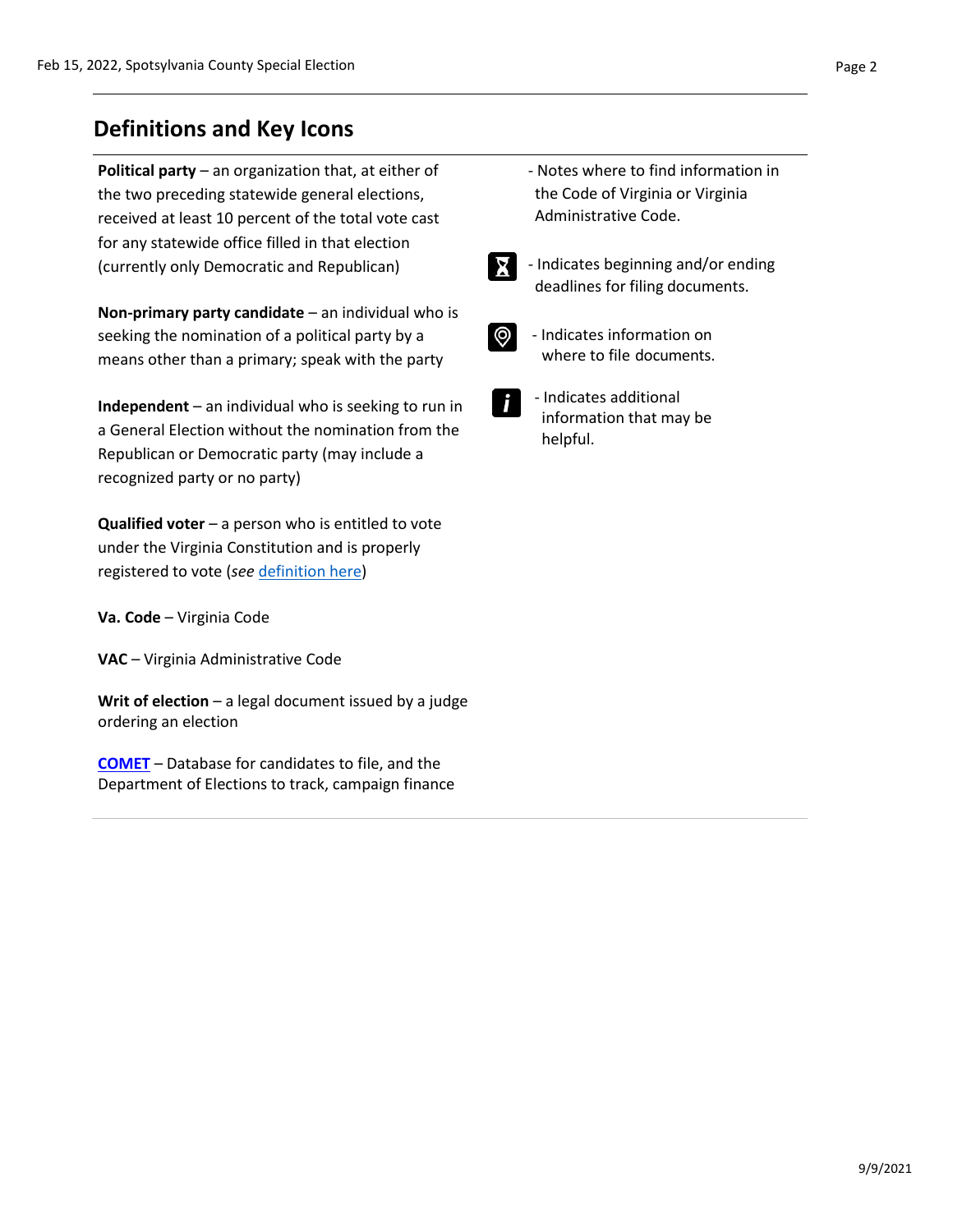# **How candidates get on the ballot in Virginia**

**Follow these instructions to get on the ballot for the Spotsylvania County Board of Supervisors Special Election in Livingston District on February 15, 2022.**

### **Do you fulfill the basic qualifications to be a candidate?**

- $\Box$  You have been a resident of Virginia for one year immediately preceding the election.
- ☐ You are a resident of Spotsylvania County, Virginia.
- ☐ You are registered to vote in Spotsylvania County, Virginia.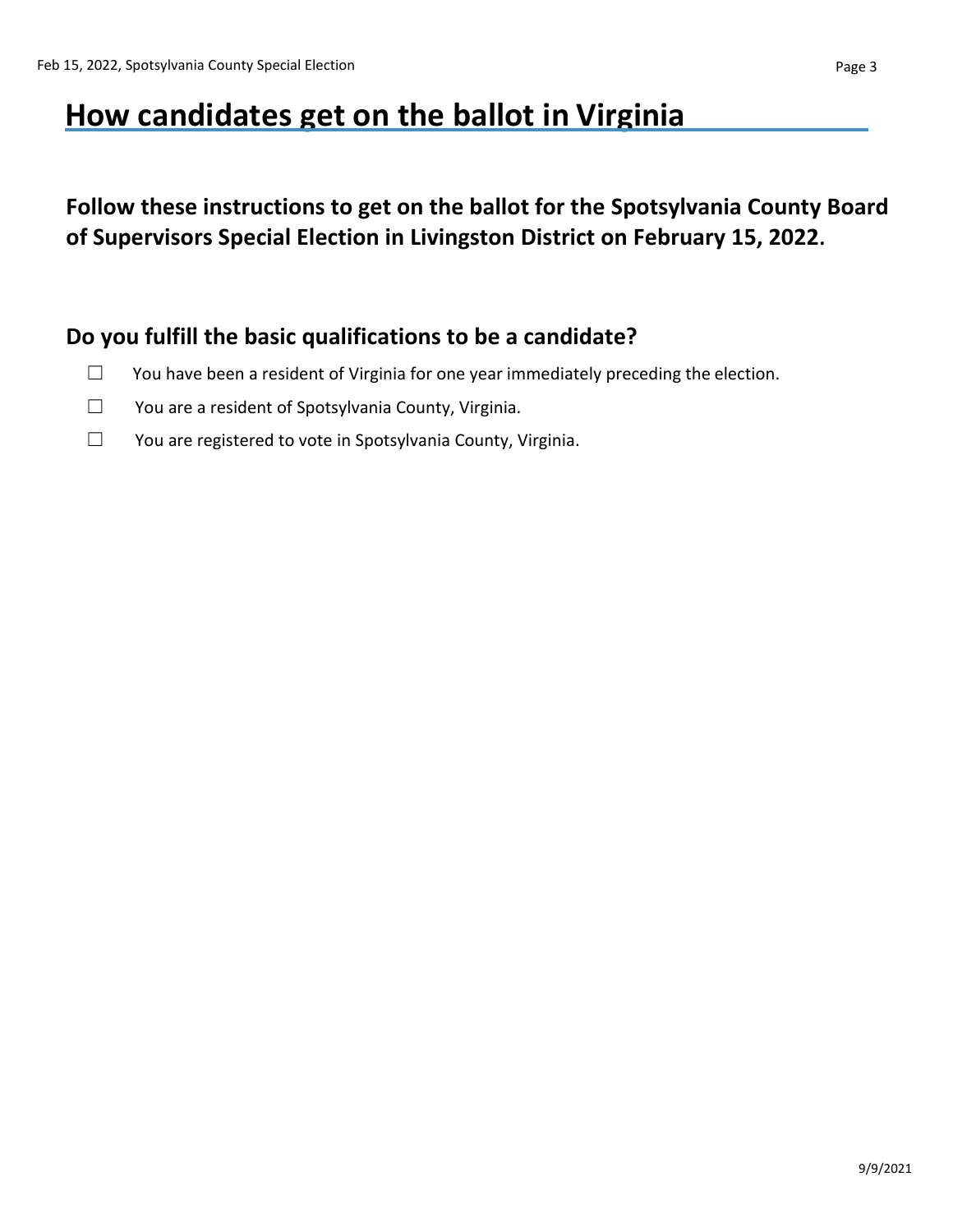# **What, when, and where do I file?**

#### [This table is a summary. Find more information below.](#page-5-0)

|                | What do I need to file?                                                                                                      | <b>Notes or</b><br>other<br>information                                                                                                                      | Where do I file<br>this form?                                                                                                       | When does filing<br>open?                                                                  | What is the<br>deadline to file? |
|----------------|------------------------------------------------------------------------------------------------------------------------------|--------------------------------------------------------------------------------------------------------------------------------------------------------------|-------------------------------------------------------------------------------------------------------------------------------------|--------------------------------------------------------------------------------------------|----------------------------------|
| $\mathbf{1}$   | <b>Certificate of Candidate</b><br><b>Qualification - Local</b><br><b>Office</b>                                             |                                                                                                                                                              | Spotsylvania<br><b>County General</b><br>Registrar                                                                                  | Non-primary party<br>and independent<br>candidates:                                        | Friday, December 17,<br>2021     |
|                | §§ 24.2-501 or 24.2-503<br><b>SBE Policy 2019-001</b>                                                                        |                                                                                                                                                              | Postmarked by<br>deadline if sent<br>registered or<br>certified USPS<br>mail.                                                       | Wednesday,<br>November 12,<br>2021.                                                        |                                  |
| $\overline{2}$ | <b>Statement of Economic</b><br><b>Interest - Local Office</b><br>§§ 24.2-502 and 24.2-<br>503<br><b>SBE Policy 2019-001</b> | Only applies<br>to certain<br>candidates<br>(review page<br>7).                                                                                              | Spotsylvania<br><b>County General</b><br>Registrar<br>Postmarked by<br>deadline if sent<br>registered or<br>certified USPS<br>mail. | Non-primary party<br>and independent<br>candidates:<br>Wednesday,<br>November 12,<br>2021. | Friday, December 17,<br>2021     |
| 3a             | <b>Declaration of Candidacy</b><br>§§ 24.2-505, 24.2-507,<br>24.2-520, and 24.2-522<br><b>SBE Policy 2019-001</b>            | Submit with the<br>Petitions of<br><b>Qualified Voters</b><br>$(3b)$ .<br><b>Non-primary</b><br>party candidates<br>do not need to<br>file this<br>document. | Spotsylvania<br><b>County General</b><br>Registrar                                                                                  | Independent<br>candidates:<br>Wednesday,<br>November 12,<br>2021.                          | Friday, December 17,<br>2021     |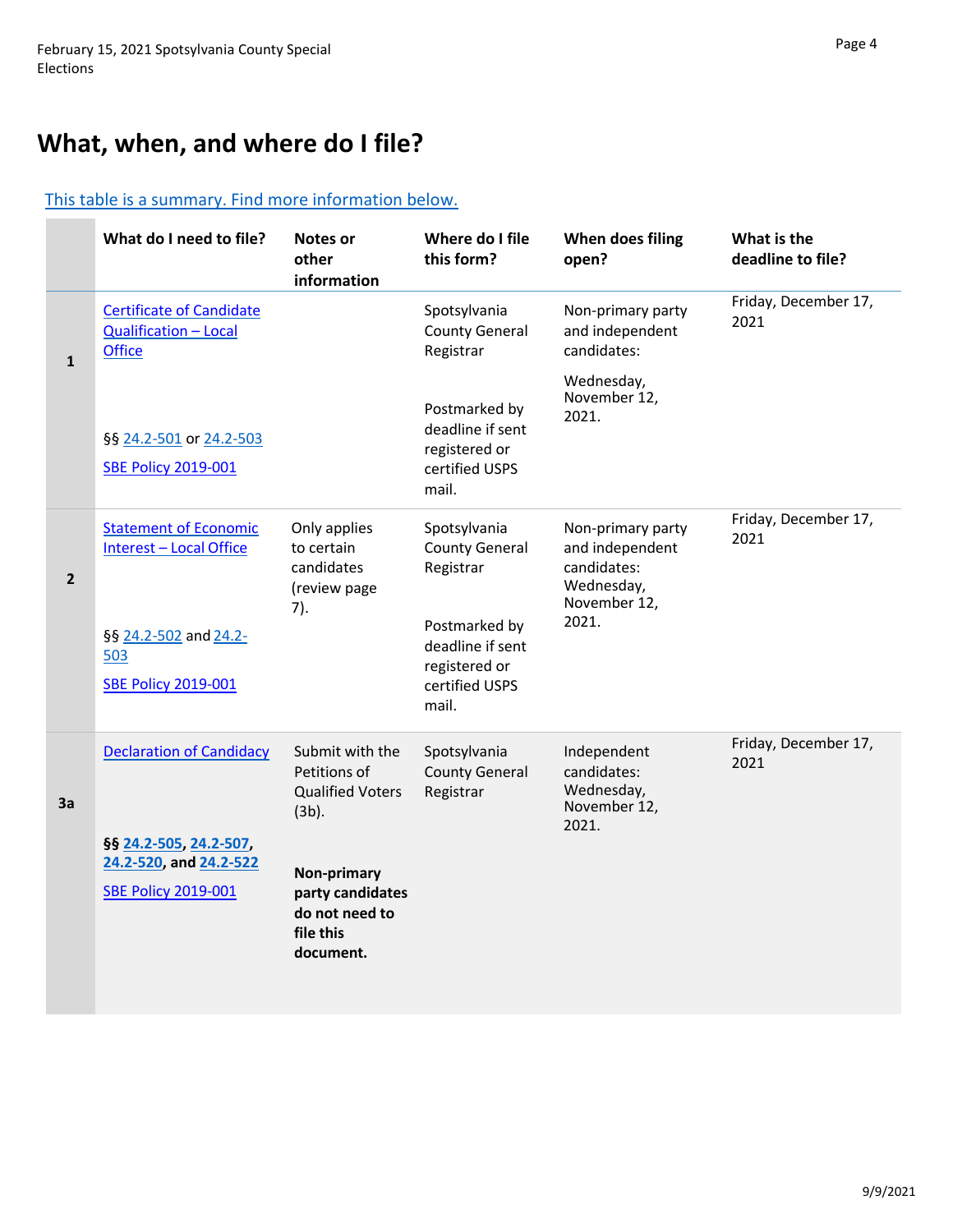#### Feb 15, 2022, Spotsylvania County Special Election **Page 1** Page 5

|                | What do I need to file?                                                                                        | Notes or other<br>information                                               | Where do I file<br>this form?                                                                                                           | When does filing<br>open?                     | What is the<br>deadline to file?                                                                              |
|----------------|----------------------------------------------------------------------------------------------------------------|-----------------------------------------------------------------------------|-----------------------------------------------------------------------------------------------------------------------------------------|-----------------------------------------------|---------------------------------------------------------------------------------------------------------------|
|                | <b>Petitions of Qualified</b><br><b>Voters</b>                                                                 | Submit with the<br>Declaration of<br>Candidacy (3a).                        | Spotsylvania<br><b>County General</b><br>Registrar                                                                                      | Independent<br>candidates:<br>Wednesday,      | Friday, December 17,<br>2021                                                                                  |
| 3 <sub>b</sub> | §§ 24.2-505(D), 24.2-<br>506, 24.2-507, 24.2-                                                                  | You do not need<br>to submit all<br>signature pages<br>at once.             |                                                                                                                                         | November 12,<br>2021.                         |                                                                                                               |
|                | 521, and 24.2-522<br>Administrative Code<br>1 VAC 20-50-20 and<br>1 VAC 20-50-30<br><b>SBE Policy 2019-001</b> | Non-primary<br>party<br>candidates do<br>not need to file<br>this document. |                                                                                                                                         |                                               |                                                                                                               |
| 4              | <b>Statement of</b><br>Organization for a<br>Candidate                                                         | $\bullet$                                                                   | Submit SOO electronically using COMET:<br>Print PDF of SOO, sign, and deliver to your<br>General Registrar.<br>Department of Elections. | Make a copy of the signed PDF and send to the | Within 10 days of<br>meeting specific<br>conditions. See<br>conditions listed here<br>and in code 24.2-947.1. |
|                | §§ 24.2 Chapter 9.3<br>§§ 24.2 24.2-<br>947.1                                                                  |                                                                             |                                                                                                                                         |                                               |                                                                                                               |
| 5              | Campaign Finance<br>Reports                                                                                    |                                                                             | With the<br>Department of<br><b>Elections through</b><br>COMET.                                                                         |                                               | For candidate<br>committees active in<br>2021, file according<br>to the appropriate                           |
|                | §§ 24.2 Chapter 9.3                                                                                            |                                                                             |                                                                                                                                         |                                               | 2021 reporting<br>schedule.                                                                                   |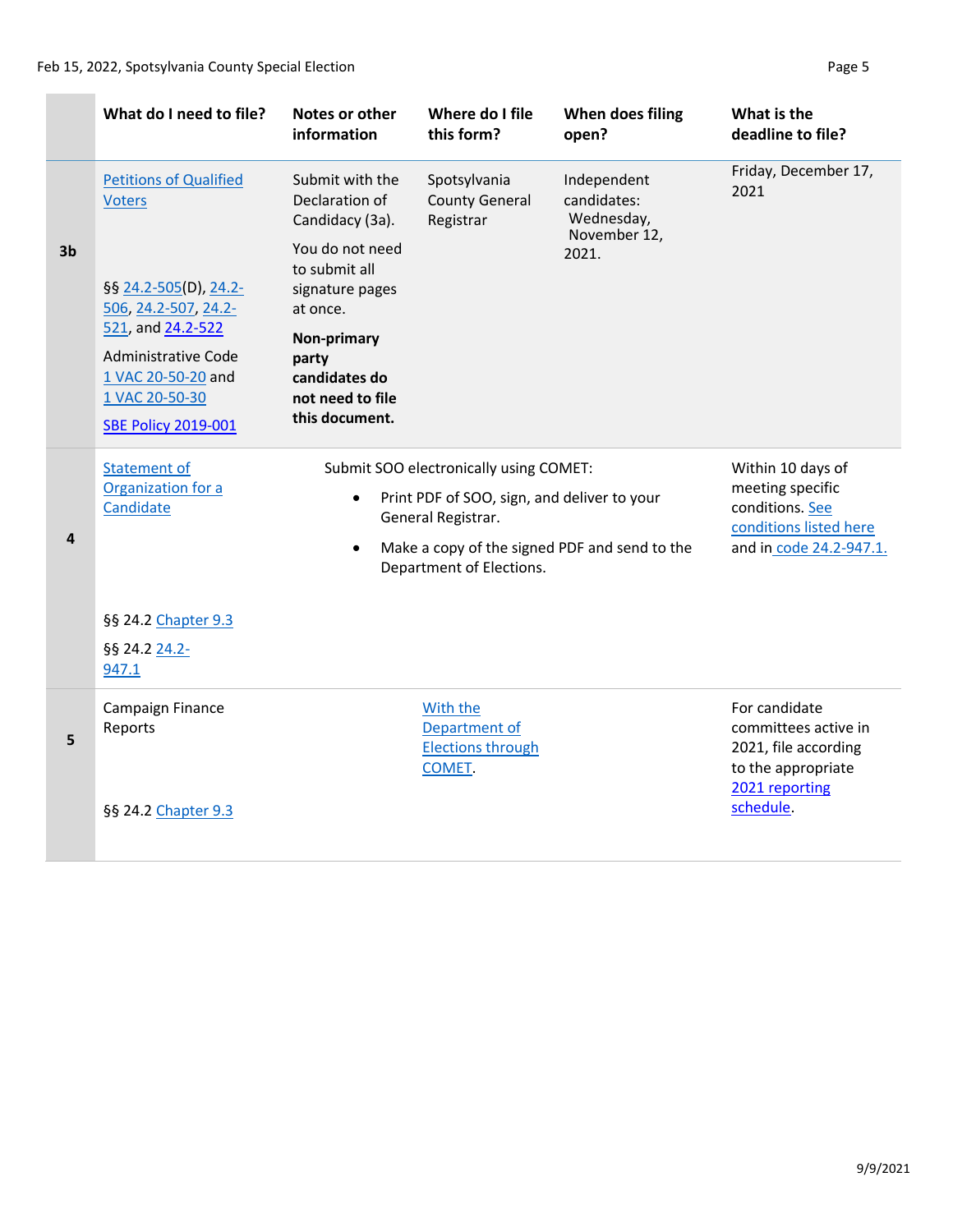## <span id="page-5-0"></span>**Follow these steps to file your candidacy:**

**1** Fill out and submit the [Certificate of Candidate](https://www.elections.virginia.gov/media/formswarehouse/campaign-finance/2018/candidates/SBE_501_4-rev7-18.pdf) Qualification Form – Loca[l](https://www.elections.virginia.gov/media/formswarehouse/campaign-finance/2018/candidates/SBE_501_4-rev7-18.pdf) [Offices](https://www.elections.virginia.gov/media/formswarehouse/campaign-finance/2018/candidates/SBE_501_4-rev7-18.pdf) (SBE-501).



**E** Find in Virginia Code §§  $24.2 - 501$  or  $24.2 - 503$ . Find in [SBE Policy 2019-001.](https://www.elections.virginia.gov/media/electionadministration/electionlaw/2019_001_SBE_policy_10_29.pdf)



Non-primary party and independent candidates File starting **November 12, 2021.** File ending **December 17, 2021.**

> All candidates can mail this form by the deadline and the general registrar will accept it. You must:

- Pay the postage and send by registered or certified mail.
- Keep the receipt in case the general registrar asks for proof that you mailed this form before the deadline.



 $\circled{Q}$  Submit this form to your general registrar.



 $\mathsf{F}$  After you submit this form:

- The general registrar puts your information into the Virginia Election and Registration Information System (VERIS).
- The Department of Elections posts your contact information on the Department website.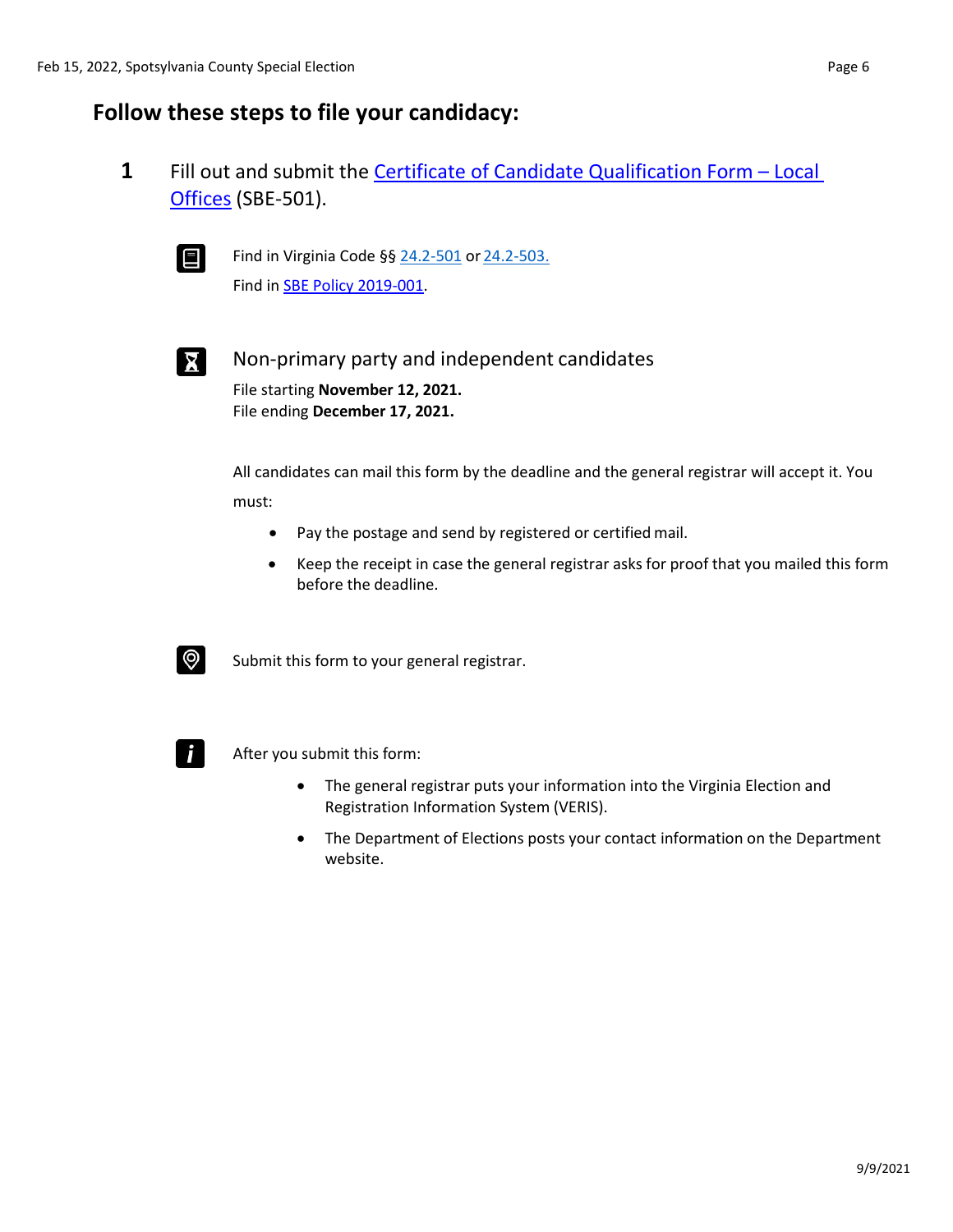#### **2** Fill out and submit the [Statement of Economic Interests](https://www.elections.virginia.gov/media/SOEI-State-and-Local-Statement-of-Economic-Interests.pdf) (ifrequired).



Find in Virginia Code §§  $24.2 - 502$  and  $24.2 - 503$ .

Find in [SBE Policy 2019-001.](https://www.elections.virginia.gov/media/electionadministration/electionlaw/2019_001_SBE_policy_10_29.pdf)

Required of a candidate running for constitutional office OR a candidate running for a seat on a governing body or elected Board of Supervisors of any county, city, or town with a population in excess of 3,500 persons.

#### Non-primary party and independent candidates

File starting **November 12, 2021.** File ending **December 17, 2021.**

All candidates can mail this form by the deadline and we will accept it. You must:

- Pay the postage and send by registered or certified mail.
- Keep the receipt in case we ask for proof that you mailed this form before the deadline.



Submit this form to your general registrar.



An interim appointee who filed the Statement of Economic Interest pursuant to [§ 2.2-3115,](https://law.lis.virginia.gov/vacode/title2.2/chapter31/section2.2-3115/) i.e. to assume office, is not required to file another Statement of Economic Interest as a candidate.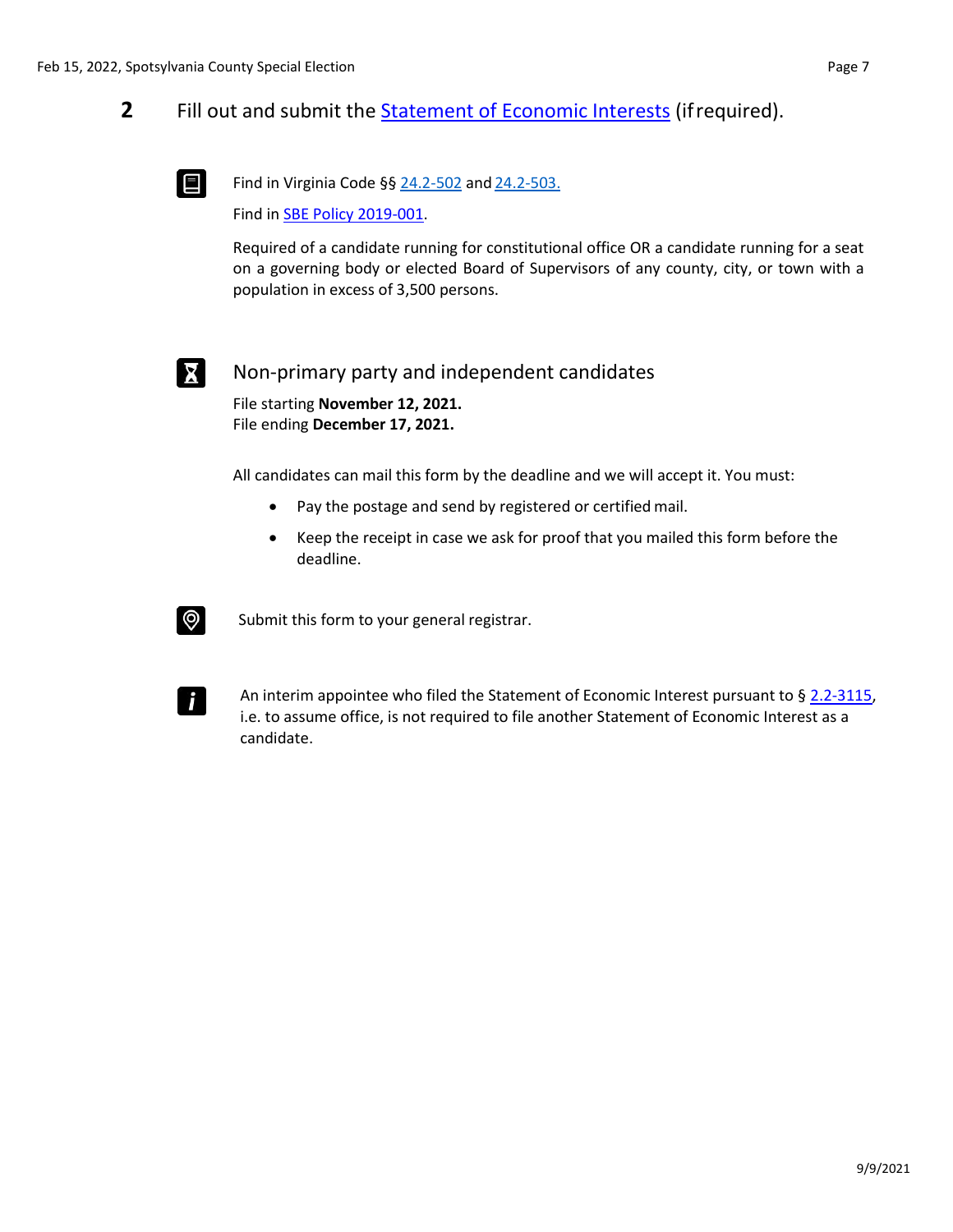**3a** Fill out and submit a **Declaration of Candidacy** form (SBE-505/520).



Find in Virginia Code §§ [24.2-505,](https://law.lis.virginia.gov/vacode/title24.2/chapter5/section24.2-505/) [24.2-507, 24.2-520,](https://law.lis.virginia.gov/vacode/title24.2/chapter5/section24.2-507/) and [24.2-522.](https://law.lis.virginia.gov/vacode/title24.2/chapter5/section24.2-522/) Find in [SBE Policy 2019-001.](https://www.elections.virginia.gov/media/electionadministration/electionlaw/2019_001_SBE_policy_10_29.pdf)



**Independent candidates** 

File starting **November 12, 2021.** File ending **December 17, 2021.**

Your general registrar must **receive** this form by the deadline listed above. A postmark or other mailing service timestamp does not qualify.



Submit this form along with the Petition of Qualified Voter forms to your General Registrar.



If you are a party candidate nominated by a method other than a primary then you do not need to submit a Declaration of Candidacy unless required by your party.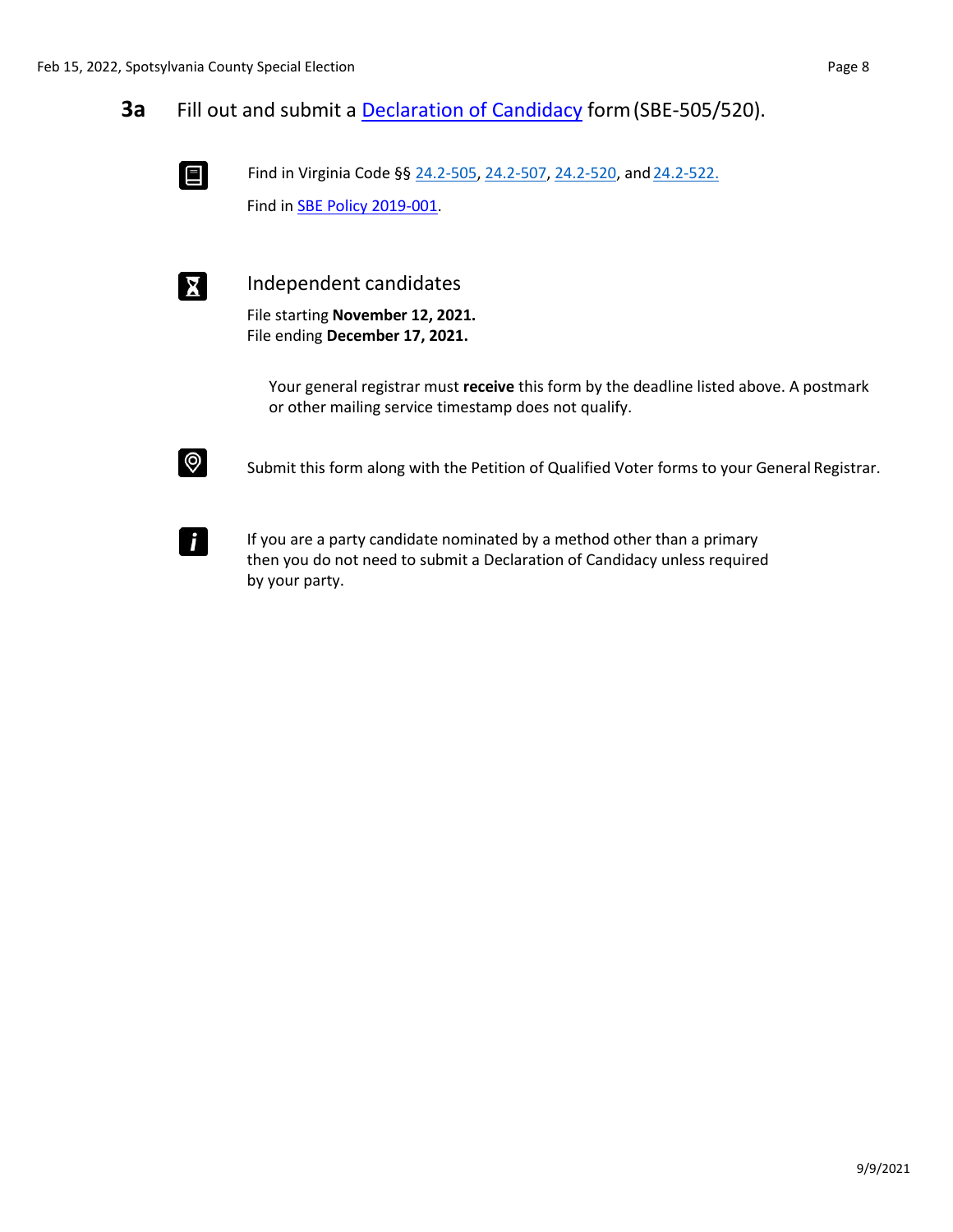

Find in Virginia Code §§ [24.2-505\(](https://law.lis.virginia.gov/vacode/title24.2/chapter5/section24.2-505/)D), [24.2-506, 24.2-507,](https://law.lis.virginia.gov/vacode/title24.2/chapter5/section24.2-506/) [24.2-521, a](https://law.lis.virginia.gov/vacode/title24.2/chapter5/section24.2-521/)nd 24.2-522. Find in [1 VAC 20-50-20](https://law.lis.virginia.gov/admincode/title1/agency20/chapter50/section20/) and [1 VAC 20-50-30.](https://law.lis.virginia.gov/admincode/title1/agency20/chapter50/section30/)

Find in [SBE Policy 2019-001.](https://www.elections.virginia.gov/media/electionadministration/electionlaw/2019_001_SBE_policy_10_29.pdf)

Check local charters for additional or different requirements.

Contact the local attorney for guidance.

| Non-primary party<br>candidates         | <b>Independent Candidates</b>                                                                                   |
|-----------------------------------------|-----------------------------------------------------------------------------------------------------------------|
| You do not need to<br>submit this form. | Collect signatures:<br>Wednesday, November 12, 2021,<br>December 17, 2021.<br>File starting: November 12, 2021. |
|                                         | File ending:<br>December 17, 2021.                                                                              |
|                                         | File this form with your general registrar.                                                                     |

# i.

When an independent candidate files petition pages with the General Registrar for the first time, they must file their Declaration of Candidacy.

Candidates running for the special election may file petition pages more than once.

See the table on page 11 for the number of signatures needed.

Independent candidates will appear on the ballot in the order of time of filing for the office - the time at which the independent candidate files the required number of petition signatures. If no petition is required, the time of filing will be when the candidate files a completed statement of qualification.

At the time of filing you can request notification of any problems that can be corrected before the filing deadline. Make this request in writing and address it to the Secretary of the local electoral board.

They will try to get back to you but cannot guarantee a timely response.

If you do not qualify as a candidate because you did not have enough signatures, then you can submit an appeal to the local electoral board regarding the petition signatures.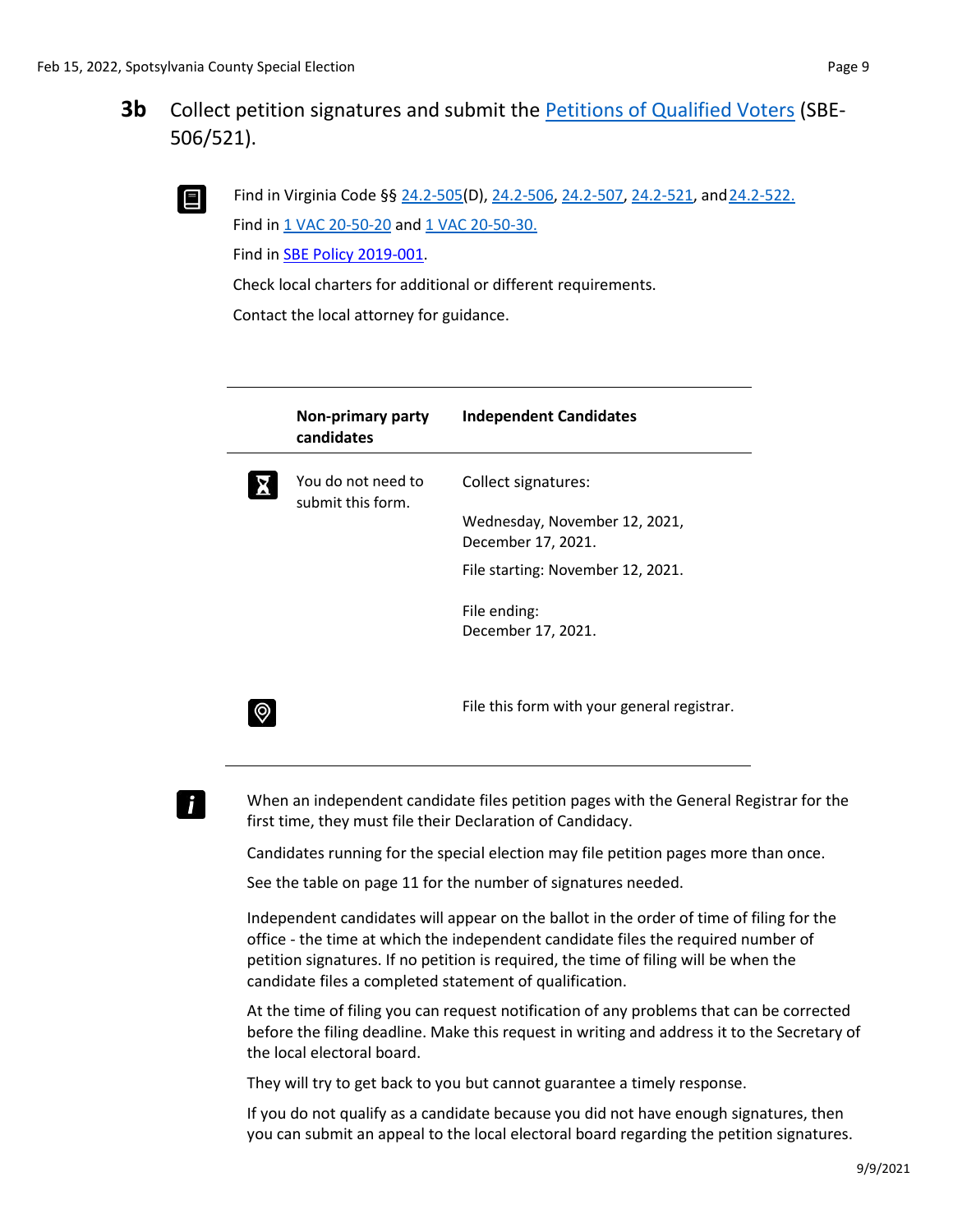Submit your appeal **within 5 days** from when the disqualification notice was issued.

You will need to prove that you have the correct number of signatures from qualified voters before the deadline.

Find more information in [1 VAC 20-50-30.](https://law.lis.virginia.gov/admincode/title1/agency20/chapter50/section30/)

#### Things to remember about petitions:

Petition Pages must…

- be on the form from the Department of Elections, and you cannot alter it in any way.
- be either letter or legal size. Both are available on the [Department of Elections](https://www.elections.virginia.gov/candidatepac-info/candidate-forms/index.html) website.
- be one page printed on the front and back. You can make as many copies as youneed.
- contain the signature, printed full name, and full residence address of each qualified voter and the date the voter signed. The last four (4) digits of the qualified voter's Social Security number are helpful, but not required.

The petition circulator…

- must be a legal resident of the United States and must sign the affidavit for each page in front of a notary.
- cannot be a minor.
- can be an individual who was convicted of a felony only if their voting rights are restored.
- cannot be the circulator of the page on which they sign the petition.

When collecting your petition signatures, it is helpful to remember that…

- Because people who are not registered to vote often sign petitions for candidates, we recommended that you collect at least  $1 \frac{1}{2}$  times the number of signatures required.
- [1VAC20-50-20](https://law.lis.virginia.gov/admincode/title1/agency20/chapter50/section20/) lists material omissions for petition signatures and pages. If your petition has a material omission, it may render the page or signature invalid.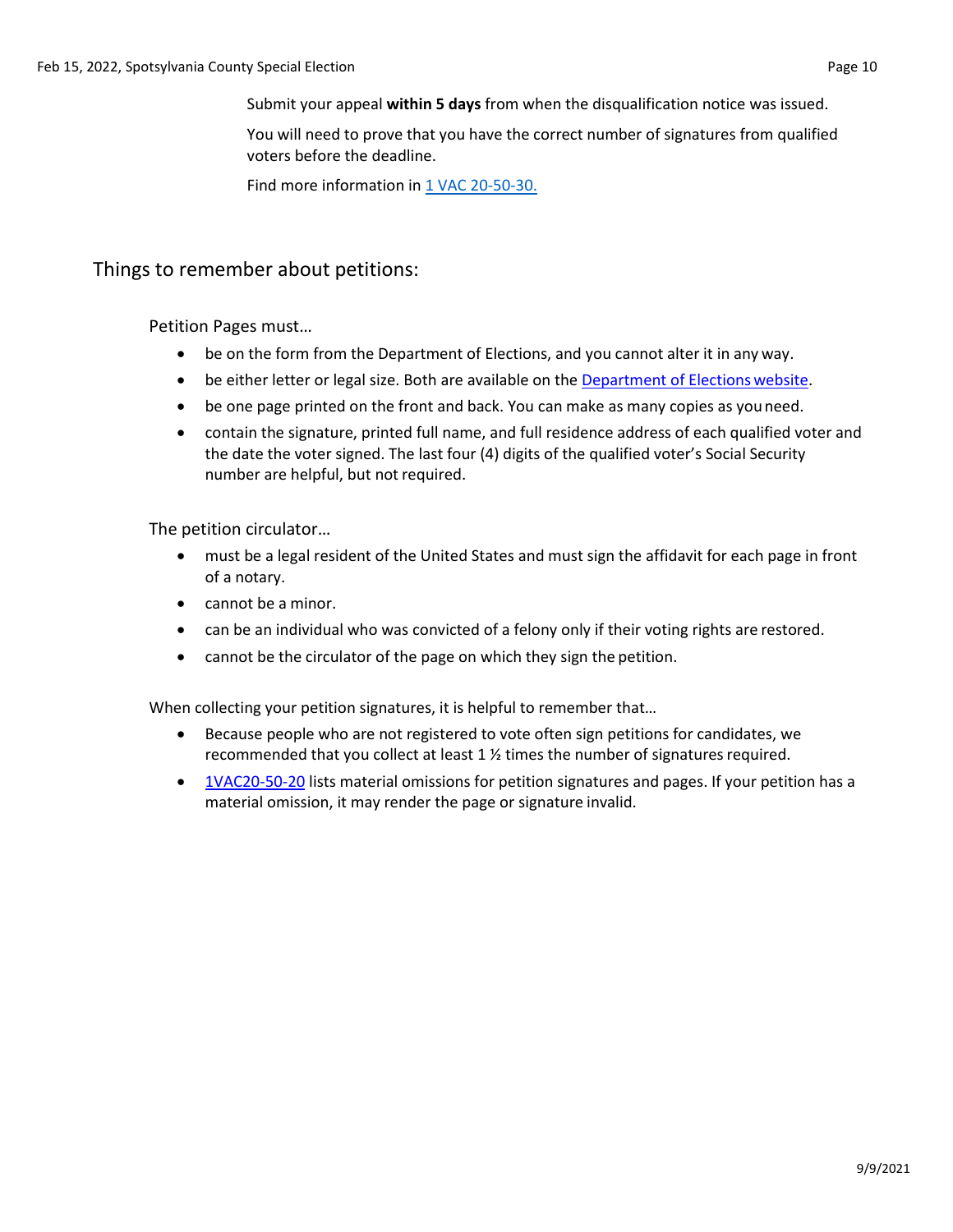#### Petition Signature Requirements

| Office you seek                                                               | <b>Number of petition signatures</b><br>you need from qualified voters |
|-------------------------------------------------------------------------------|------------------------------------------------------------------------|
| For a candidate for membership on the<br>governing body of any county or city | 125 signatures                                                         |

# **Can I withdraw my candidacy?**

Find in Virginia Code §  $24.2$ -612.2. ELECT offers **ELECT-612.2** to help facilitate the candidate withdrawal process.

A withdrawing candidate should submit his/her withdrawal notice with enough time before absentee voting commences in order to ensure his/her name is removed from the ballot.

> If you submit your form after your local ballots are printed, your name will not be removed from the ballot, but you will no longer be a candidate.



Submit your written withdrawal to your [General Registrar.](https://vote.elections.virginia.gov/VoterInformation/PublicContactLookup) Electronic submissions of signed withdrawal notices are permissible.

To be withdrawn from the ballot you must submit a signed written notice declaring your intent to withdraw from the election.